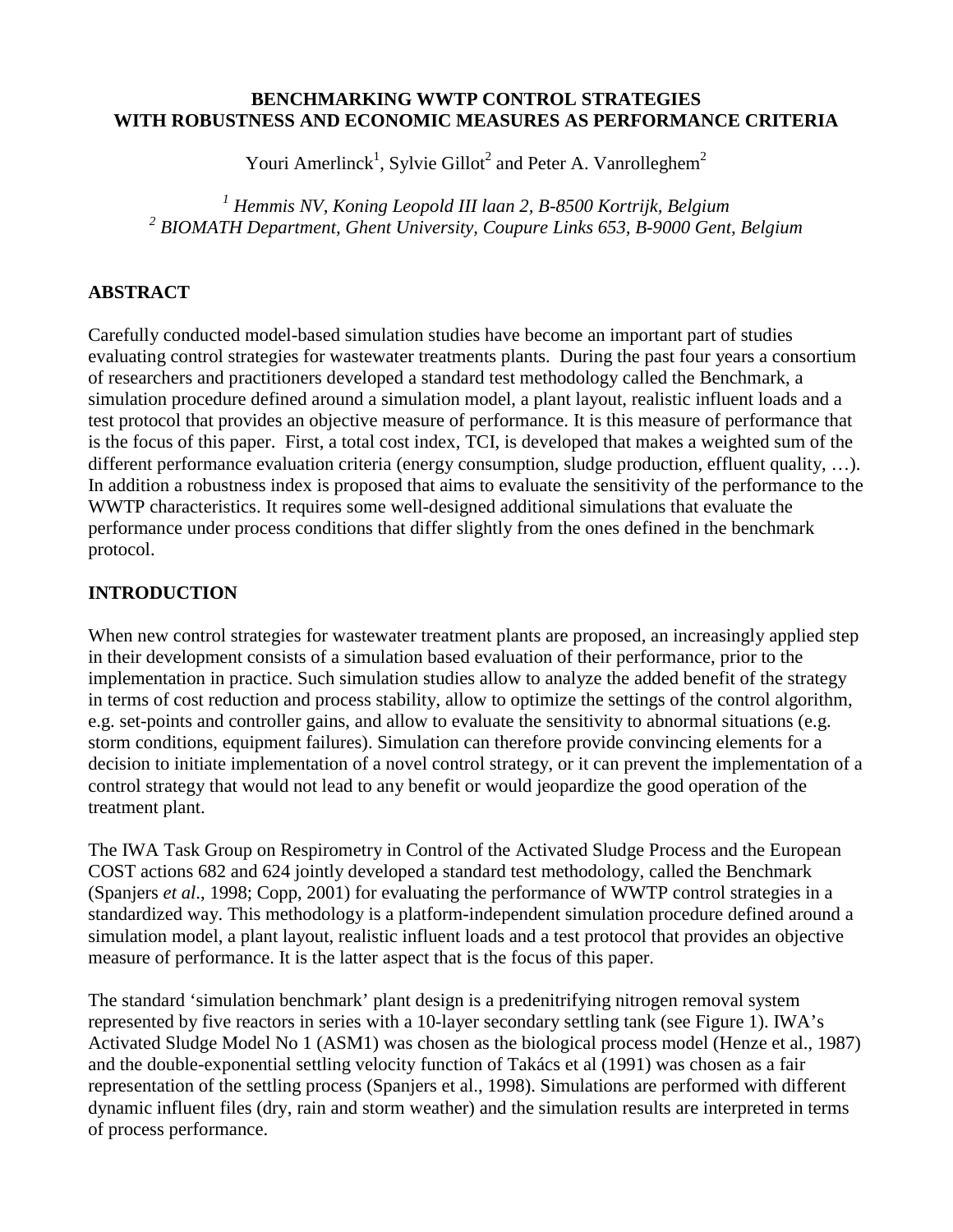

**Figure 1. Configuration of the benchmark plant for carbon and nitrogen removal**

Currently, to assess performance multi-criteria analysis is done using functions that quantify aeration energy, pumping energy, sludge disposal, controller performance (setpoint tracking errors, control action variability) and effluent quality. The latter is evaluated in two ways: (i) a weighted sum of the discharged loads of different pollutants (COD, BOD5, TSS, NO3-N and Total Kjeldahl N) is calculated and (ii) constraints with respect to five effluent components (COD, BOD5, TSS, NH4-N and Total N) are defined and the percentage of time that the constraints are not met and the number of violations are reported. In total no less than 10 criteria evaluate controller performance, another 10 summarize the effluent violations together with a single overall effluent quality index, a further 2 criteria relate to energy usage for pumping and aeration and a last criterion concerns sludge production. Hence, in total no less than 24 criteria must be evaluated in the current benchmark definition.

The bottom line is that it is hard to communicate the results with other benchmarkers and it is even more difficult to relate them to practice since, as yet, no direct relation is made with the different importance that is given by practitioners to each of the different criteria. For instance, it is not clear whether a supposedly better controlled system is worth the effort to be implemented. It is our belief that an index in which the different criteria are weighted in an economic sense could provide the means to link the benchmarking results to practice.

Another problem we want to address with the presented work is that in the performance evaluation no attention is given to what extent the performance depends on the specific benchmark plant being used in the evaluation. It is, in our view, important to address the issue whether the performance will deviate significantly when it is applied to a (slightly) different system. In other words, one of the criteria that is to be considered is a measure of robustness of the control performance to benchmark input, model structure or parameter changes.

# **MATERIALS AND METHODS: SIMULATED PLANTS**

All simulations were performed in the West® modeling and simulation environment (Hemmis NV, Kortrijk, Belgium, www.hemmis.com) that was "accredited" for benchmark use (Copp, 2001), i.e. it was compared with a range of commercial and dedicated simulation software packages and provided identical results. All simulations were run as specified in the benchmark protocol, i.e. a 100 day steady state calculation is performed first to obtain adequate initial values of the state variables. Then dry weather flow conditions are applied during 3 weeks to the simulated plant followed by either the dry, rain or storm influent conditions for the last week. The simulation results of this last week are used to evaluate the controller performance.

Three control strategies were benchmarked in this study and compared to the open loop Benchmark.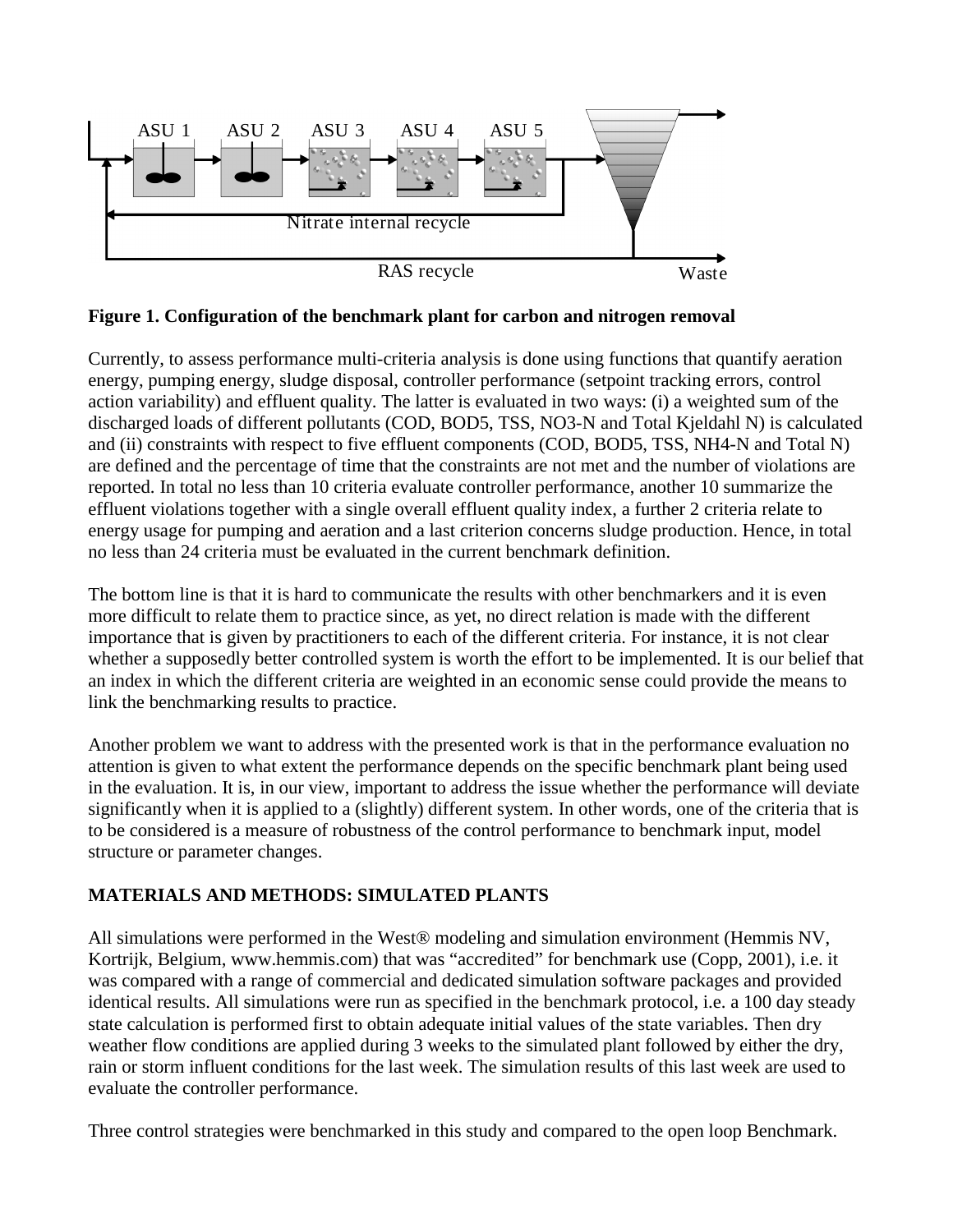The first strategy (3DO control) was inspired by the finding that the constant aeration intensity  $(K_La=84 d^{-1})$  of the open loop benchmark plant leads to dissolved oxygen in the last tank down to only  $0.5$  g.m<sup>-3</sup> during day-time and up to 3.5 g.m<sup>-3</sup> at night. This clearly shows that the aeration system is not adequate and that significant improvements in treatment performance and energy reduction can be achieved by installing a DO control system. Haemelinck (2000) evaluated different dissolved oxygen control strategies. The best option turned out to be the one in which DO was controlled in all aerated tanks using PI controllers with bounded manipulation of the aeration intensity ( $K<sub>L</sub>a$  between 0 and 240)  $d^{-1}$ ) and set points of 1.0 g.m<sup>-3</sup> in all tanks.

The second strategy (Surmacz) was inspired by the work of Surmacz *et al.* (1996) that suggested to stop aeration in an aerobic phase of an SBR as soon as the respiration rate  $r<sub>O</sub>$  dropped below a certain threshold (for the simulated plant 1200 g.m<sup>-3</sup>.d<sup>-1</sup>). This idea was transferred to the benchmark plant by introducing a single, on-line respirometer that samples from the first aerated tank (i.e. the one with the highest loading) and comparing the measured  $r<sub>O</sub>$  with a critical value. If  $r<sub>O</sub>$  is sufficiently low, aeration is switched off in all three normally aerated tanks (ASU 3, 4 and 5) and denitrification can take place, leading to improved nitrogen removal. Figure 2 provides some of the relevant simulation results of the benchmark plant with this controller active. It can be observed that the respirometry based control strategy is active in low-loaded conditions (and thus especially in the weekends). Under these conditions considerable gains in energy consumption for aeration can be achieved. We also observe that the optimally tuned control strategy corresponds with maintaining a minimum concentration of ammonia of about 4 g  $NH_4-N.m^{-3}$ .



**Figure 2. Typical dry weather time profiles of important variable in the reactors controlled by the Surmacz** *et al.* **(1996) strategy (more details, see text).**

The third control strategy (Klapwijk/Surmacz) that was evaluated adds the strategy proposed by Klapwijk *et al.* (1998) on top of the above Surmacz strategy. Its particular aim is to switch on aeration in an anoxic reactor when denitrification is completed. The indicator of this completion is the sudden increase in respiration rate of mixed liquor taken from the anoxic tank/phase. The key idea of the control algorithm is the following: Sludge is continuously sampled from the anoxic reactor and is aerated just prior to its entrance in the respirometer. As long as denitrification goes on, the continuously supplied readily biodegradable substrate  $(S<sub>S</sub>$  in ASM1 nomenclature) is very low since the denitrification is supposed to be  $S_s$  limited in this continuous flow system. Whenever nitrate is completely removed (e.g. due to low nitrogen loading),  $S<sub>S</sub>$ -removal no longer occurs and it starts to accumulate in the anoxic reactor and, henceforth, the respiration rate in the respirometer increases,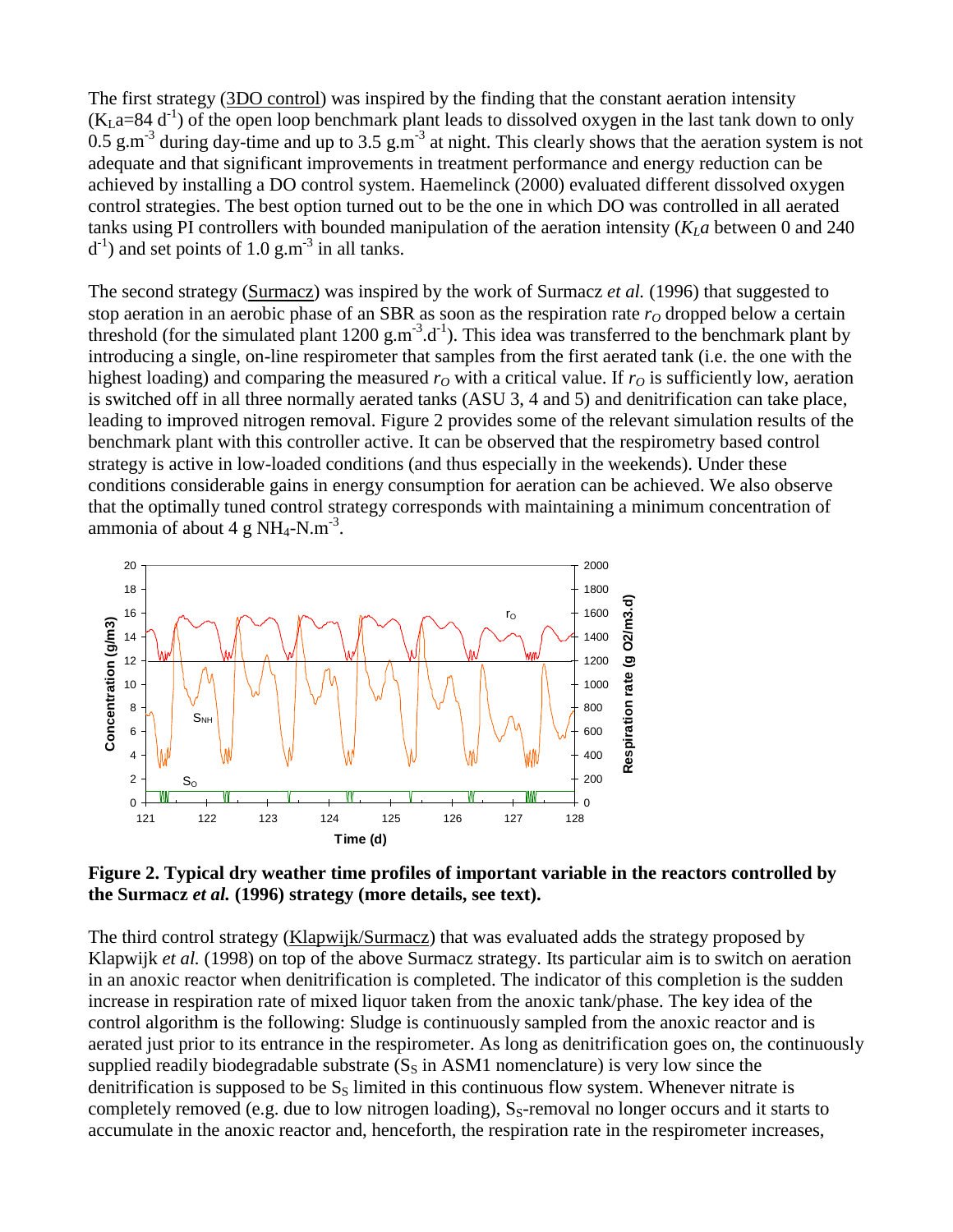indicating the completion of the denitrification. The best critical  $r<sub>O</sub>$  value for this Klapwijk controller was found to be 1675 g  $O_2.m^{-3}.d^{-1}$ . Figure 3 illustrates the operation of the Klapwijk strategy. One observes that aeration in the anoxic tank is only switched on during high loaded conditions during week days when sufficient readily biodegradable substrate is supplied and, consequently, nitrate is low. It means the strategy operates in the benchmark plant as it was intended to by the authors.



**Figure 3. Typical dry weather time profiles of important variable in the reactors controlled by the Klapwijk** *et al.* **(1998) strategy (more details, see text).**

The different strategies introduced above are summarized in Table 1 and illustrated in Figure 4. One can find: (1) The 3 DO-controllers (ControlKlaASU3/4/5) in the 3 last tanks using three DO sensors (DOSensorASU3/4/5); (2) the Surmacz-controller that sets the DO set points in the cascaded DOcontrollers using an on-line respirometer that monitors the respiration rate in the first aerated tank (ASU3) using a bypass of mixed liquor and (3) the Klapwijk controller that sets the DO setpoint in a fourth cascaded DO controller (ControlKlaASU2) on the basis of respiration rates measured in a second respirometer sampling and aerating mixed liquor from the normally anoxic tank ASU2. Respirometers were modeled as small, aerated ( $DO > 2$  g.m<sup>-3</sup>) continuous flow reactors with short hydraulic retention time (3 minutes).

| <b>Characteristic</b>               | 3 DO control                     | Surmacz                                                     | Surmacz / Klapwijk                                                                                                            |  |
|-------------------------------------|----------------------------------|-------------------------------------------------------------|-------------------------------------------------------------------------------------------------------------------------------|--|
| <b>Measured variable(s)</b>         | $S_0$ [ASU 3 – ASU 4 – ASU 5]    | $r_0$ [ASU 3 respiremeter]<br>$S_0$ [ASU 3 – ASU 4 – ASU 5] | $r_0$ [ASU 2 – ASU 3 respiremeter]<br>$S_0$ [ASU 2 – ASU 3 – ASU 4 – ASU 5]                                                   |  |
| Controlled variable(s)              | $S_0$ [ASU 3 – ASU 4 – ASU 5]    | Not relevant<br>$S_0$ [ASU 3 – ASU 4 – ASU 5]               | Not relevant – Not relevant<br>$S_0$ [ASU 2 – ASU 3 – ASU 4 – ASU 5]                                                          |  |
| <b>Setpoint / Critical</b><br>value | $1.0 - 1.0 - 1.0$ g $O_2.m^{-3}$ | 1200 g $O_2.m^{-3}.d^{-1}$<br>$1.0 - 1.0 - 1.0 g O2 m-3$    | $1675 - 1200$ g O <sub>2</sub> .m <sup>-3</sup> .d <sup>-1</sup><br>$2.0 - 2.0 - 2.0 - 2.0$ g O <sub>2</sub> .m <sup>-3</sup> |  |
| <b>Manipulated</b><br>Variable(s)   | $KLa [ASU 3 - ASU 4 - ASU$<br>51 | <b>DO Setpoint [ASU 3]</b><br>$KLa [ASU 3 - ASU 4 - ASU 5]$ | DO Setpoint $[ASU 2 - ASU 3]$<br>$KLa [ASU 2 - ASU 3 - ASU 4 - ASU 5]$                                                        |  |
| <b>Control Algorithm</b>            | PI saturation $[0,240 d-1]$      | On/Off<br>cascaded PIOff $S_0$ controller                   | Off/On [ASU 2] - On/Off [ASU 3]<br>cascaded PIOff $S_0$ controller                                                            |  |

**Table 1. Control strategies evaluated in this study**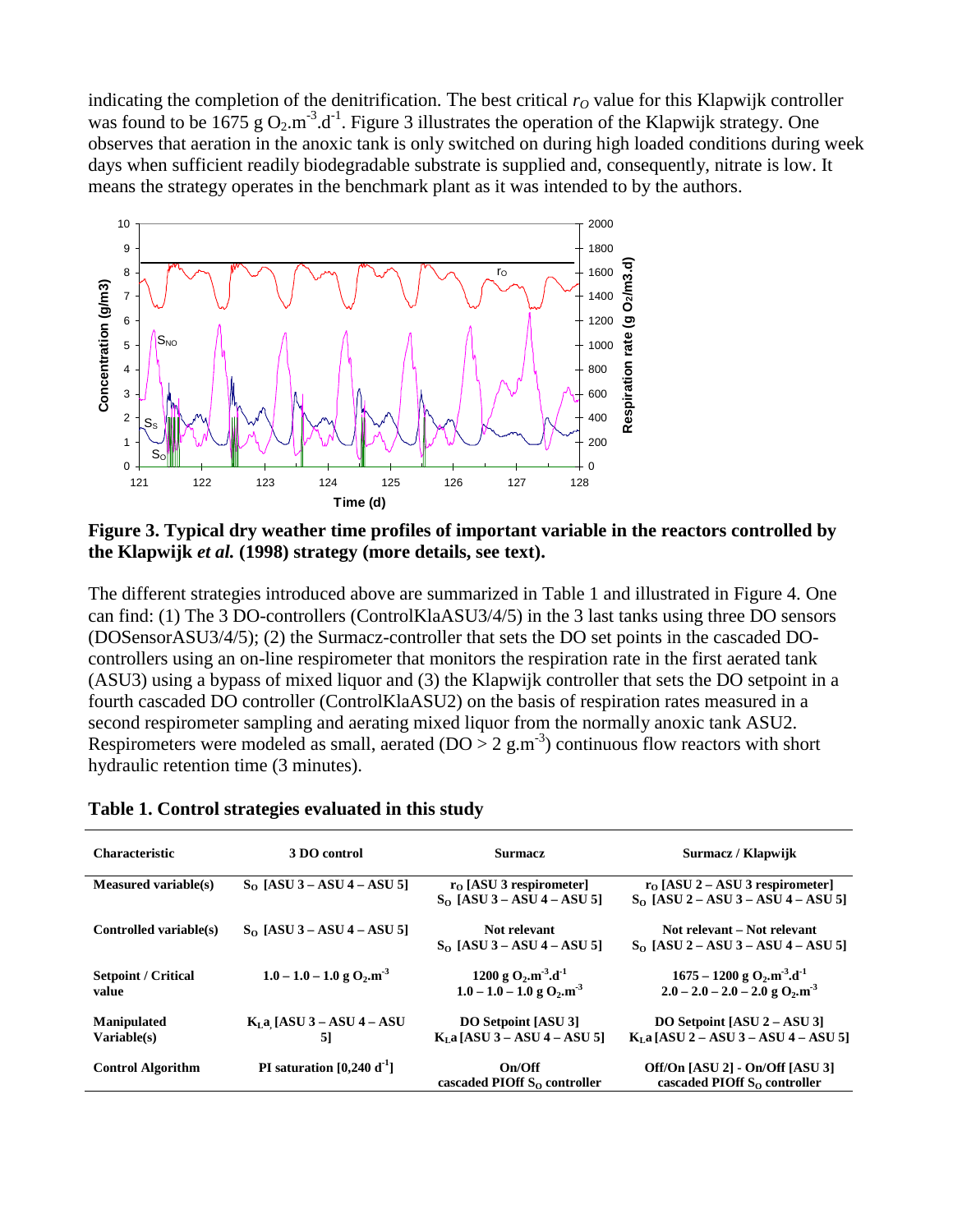

**Figure 4 Layout of the combined control strategy showing two on-line respirometers and four slave DO-controllers manipulated by the algorithms of Surmacz-Gorska et al. (1996) and Klapwijk et al. (1998) respectively.**

## **PERFORMANCE INDEX WEIGHTED ACCORDING TO ECONOMIC RELEVANCE: THE TOTAL COST INDEX**

Investment and operational costs related to wastewater treatment have been studied in great detail recently (Gillot et al., 1999; Vanrolleghem et al., 1996). Using economic weighting factors, it is currently possible to create a performance index that combines effluent quality (fines), energy costs (aeration, pumping), additional investment costs for the implementation of the control strategy (sensors, actuators) and sludge treatment costs. The proposed performance index, called Total Cost Index (TCI), uses the weighting factors given in Table 2 (but any other weighting factors could be used as well to reflect different economic characteristics in other countries) to weigh the criteria calculated in the benchmark protocol (Copp, 2001), i.e. aeration energy (AE, kWh/d), pumping energy (PE, kWh/d), sludge production ( $P_{sludge}$ , kg TSS/d) and effluent quality (EQ, kg/d) calculated from simulated COD, BOD, SS, TN, ammonia and nitrate data with a function similar to the one discussed in Vanrolleghem *et al*. (1996). Table 2 is used as follows: for instance, to transform the energy consumption for aeration and pumping (expressed as kWh/d in the benchmark criteria) to the associated yearly costs, the criterion value should be multiplied with  $25 \in \text{per kWh/d}$ .

#### **Table 2. Suggested cost multiplication factors to convert benchmark performance criteria into the Total Cost Index (after Haemelinck, 2000).**

| <b>Cost factor</b>            | <b>Multiplier</b> | Units                                                                   |
|-------------------------------|-------------------|-------------------------------------------------------------------------|
| <b>Effluent fines</b>         | 50                | $(\epsilon/EQ)EQ$ expressed in kg/d                                     |
| <b>Sludge treatment costs</b> | 75                | $(\epsilon P_{\text{sludge}})$ $P_{\text{sludge}}$ expressed in kgTSS/d |
| <b>Energy costs</b>           | 25                | $(\epsilon/AE)$ - $(\epsilon/PE)$ AE–PE expressed in kWh/d              |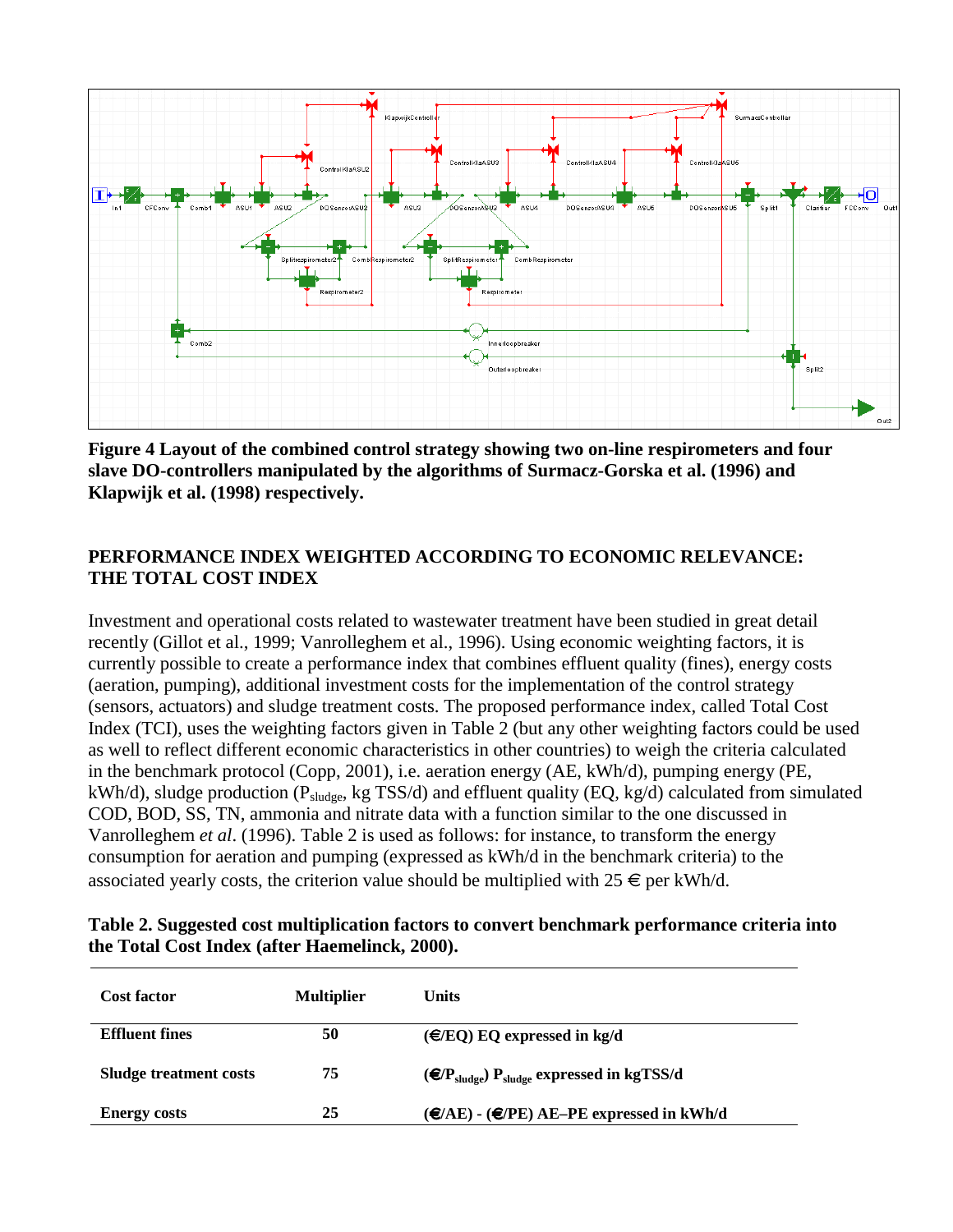The respirometry-based control strategies for nitrogen removal proposed by respectively Surmacz-Gorska et al. (1996) and Klapwijk et al. (1998) and a combination thereof were benchmarked with the TCI as multi-criterion. Rather than including the cost for additional sensors and actuators and make an overall economic assessment, it was evaluated how much these strategies would reduce the operating costs and therefore warrant an investment in the necessary additional equipment. The conclusion of the study was that an investment equivalent to a cost of about 40.000 \$ per year could be supported by the reduced operating costs, making these strategies feasible at first sight. At this stage it is already clear that the Klapwijk strategy is not worth the investment of a second respirometer as it does not improve the performance expressed as TCI compared to the Surmacz strategy.

More importantly, however, the very simple scenario of installing three DO-controllers on the aerated tanks was found to be worth only 7.000 \$ per year less than the respirometry-based ones. It can therefore be concluded that the additional cost reductions that could be obtained by installing one or two respirometers in addition to 3 DO-control systems are not sufficient to warrant their purchase. On the other hand, the purchase of the three dissolved oxygen probes and the adjustment of the aeration system appears justifiable. Given the above TCI that is significantly better than the one of the open loop benchmark that is currently used as reference in the benchmark protocol, we propose to replace the current reference by the plant with 3 DO controllers. Moreover, DO control is well accepted in practice which makes it a quite acceptable choice of reference.

#### **ROBUSTNESS INDEX OF CONTROL PERFORMANCE**

When benchmarking a control strategy, one of the criteria of great interest is the application range of the studied control strategy. In other words, we would like to have a measure of the sensitivity of the benchmarked performance to different properties of the plant. It is proposed here to perform a global sensitivity analysis in which parameters likely to be different for other plants are evaluated.

Such sensitivity study is conducted on a single criterion for performance, i.e. the above mentioned Total Cost Index and the *p* parameters for which the sensitivity is evaluated, may include design criteria (volumetric and biomass loading rate, sludge and hydraulic retention time, anoxic/aerobic ratio, maximum aeration capacity), wastewater characteristics (overall concentration, average flow rate, C/N ratio, rain/storm/dry) and sludge characteristics (max. growth rates, hydrolysis rate, anoxic reduction factors). A vector of relative sensitivities

$$
S = [S_1 S_2 \cdots S_p]
$$
 with 
$$
S_i = \frac{\partial \text{TotalCost}}{\partial \theta_i} \cdot \frac{\Delta \theta_i}{\text{TotalCost}} \quad i = 1, \cdots p
$$

is calculated in which ∆θ represents the range over which one can expect the parameter to vary for different plants (e.g. Rousseau et al., 2001).

An overall sensitivity index  $\sqrt{\sum_{p} s_i^2 / p}$  will be calculated as a balanced indicator of the sensitivity. Its inverse is the desired Robustness Index that should be maximized to achieve the highest range of applicability of the control strategy.

The characteristics chosen in the sensitivity analysis conducted for illustration purposes were focusing especially on the nitrogen removal properties of the plant (Table 3): overall loading (through increased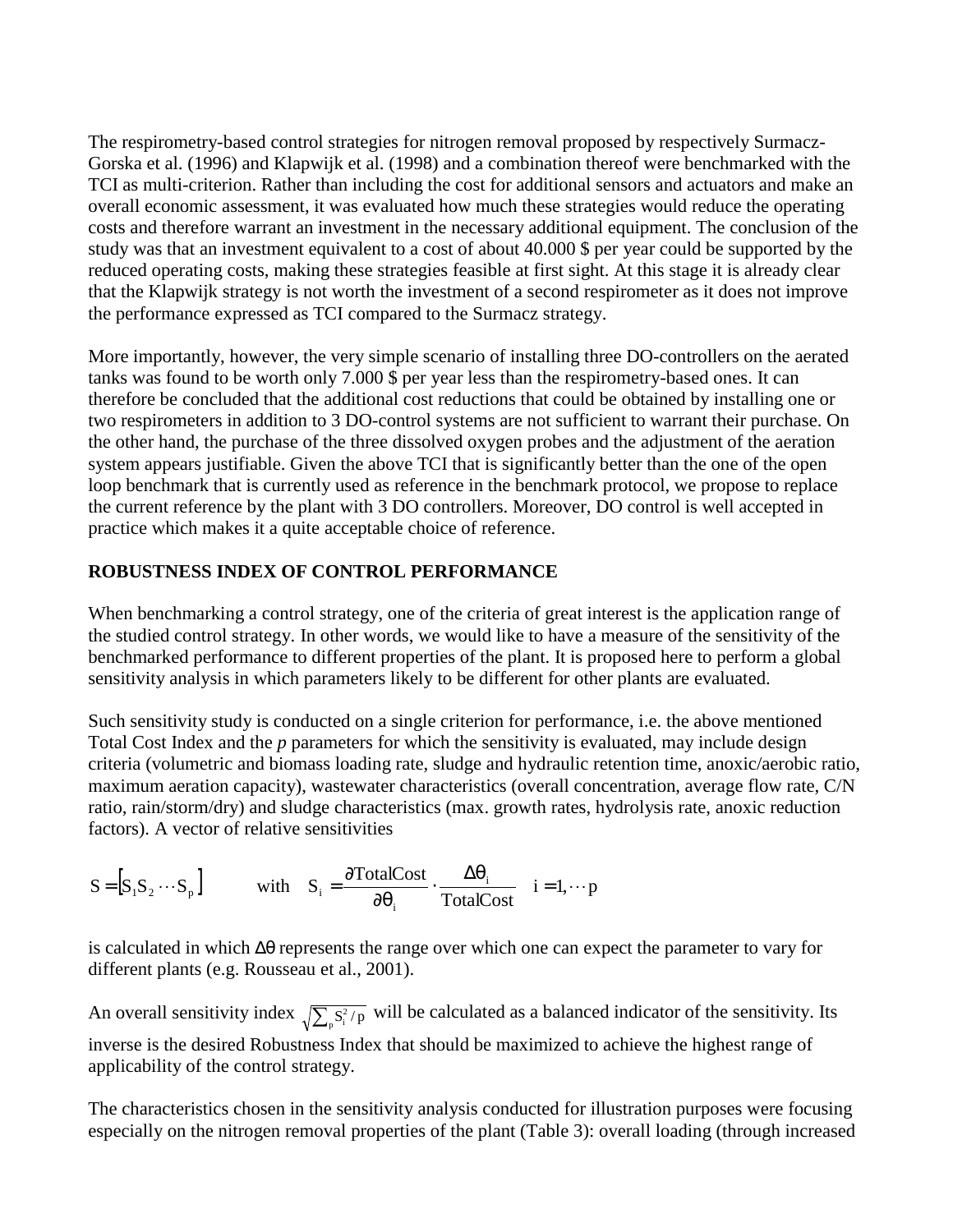influent flow rate), N- and COD-loading (increased N and decreased COD concentrations), sludge age (via increased waste flow rate), nitrate recycle flow rate (5 instead of 3 times the influent flow rate) and temperature (10 instead of 15 degrees). In addition, the sensitivity of plant performance to rain and storm conditions was used to indicate robustness. Dry weather conditions were used as reference conditions in the sensitivity analysis.

The sensitivities reported in Table 3 shed some light on the sensitivity of the different control strategies to changing process characteristics. Again, we notice that different process characteristics lead to different effects on the performance index. For instance, we observe that, overall, the TCI is more sensitive to changes in influent flow characteristics (rain, storm 10% increase in influent flow rate) when the control algorithms are implemented. On the other hand, these systems seem less vulnerable to reduction in influent COD content.

**TABLE 5 Sensitivity Si (expressed in %) of the Total Cost Index to process parameters and the deduced Robustness Index**

| <b>Sensitivity of TCI to</b>               | <b>Benchmark</b> | 3 DO Control | <b>Surmacz</b> | Surmacz / Klapwijk |
|--------------------------------------------|------------------|--------------|----------------|--------------------|
| <b>Rain conditions</b>                     | 1.42             | 1.38         | 1.75           | 1.61               |
| <b>Storm conditions</b>                    | 0.72             | 0.74         | 0.88           | 0.82               |
| Influent Flow rate $(+10\%)$               | 1.52             | 1.99         | 2.30           | 2.26               |
| Waste Flow rate $(+10\%)$                  | 0.03             | 0.02         | 0.10           | 0.06               |
| Influent TN-concentration $(+10\%)$        | 0.72             | 1.36         | 1.54           | 3.27               |
| Influent COD-concentration (-10%)          | 0.12             | 0.06         | 0.01           | 0.01               |
| Recycle Flow rate $=$ 5 Influent Flow rate | 0.01             | 0.01         | 0.00           | 0.00               |
| Temperature (10C)                          | 1.16             | 3.97         | 1.77           | 2.44               |
| <b>Robustness Index (RI)</b>               | 14.98            | 9.16         | 9.79           | 8.74               |

However, this list of sensitivities brings us in the same difficult situation we were in before introduction of the TCI: there are too many criteria to consider. The Robustness Index (lowest line of Table 5) solves this as it summarizes the sensitivity analysis results and gives an overall picture: Control clearly has no positive effect on the sensitivity of the total costs to changes in plant characteristics. The process becomes less robust against variations. However, these systems are also working at a better performance level which apparently makes that they deteriorate a bit more when confronted with other characteristics. The performance under these deteriorated conditions is still significantly better than the ones obtained with the uncontrolled system.

Importantly, no clear difference can be observed between the overall TCI-robustness of the different control strategies. Hence, the above conclusion that the 3 DO controller is probably the best strategy among the ones studied here, still holds.

# **CONCLUSIONS**

When benchmarking control strategies with the COST/IWA benchmark protocol one is confronted with the problem of the multitude of criteria to consider. A new performance index was proposed, the Total Cost Index (TCI), that weighs the different investment and operating costs associated to each strategy.

Since transferability of benchmarking results to plants that have different characteristics than the benchmark plant is important, a measure for transferability was proposed, the Robustness Index. It